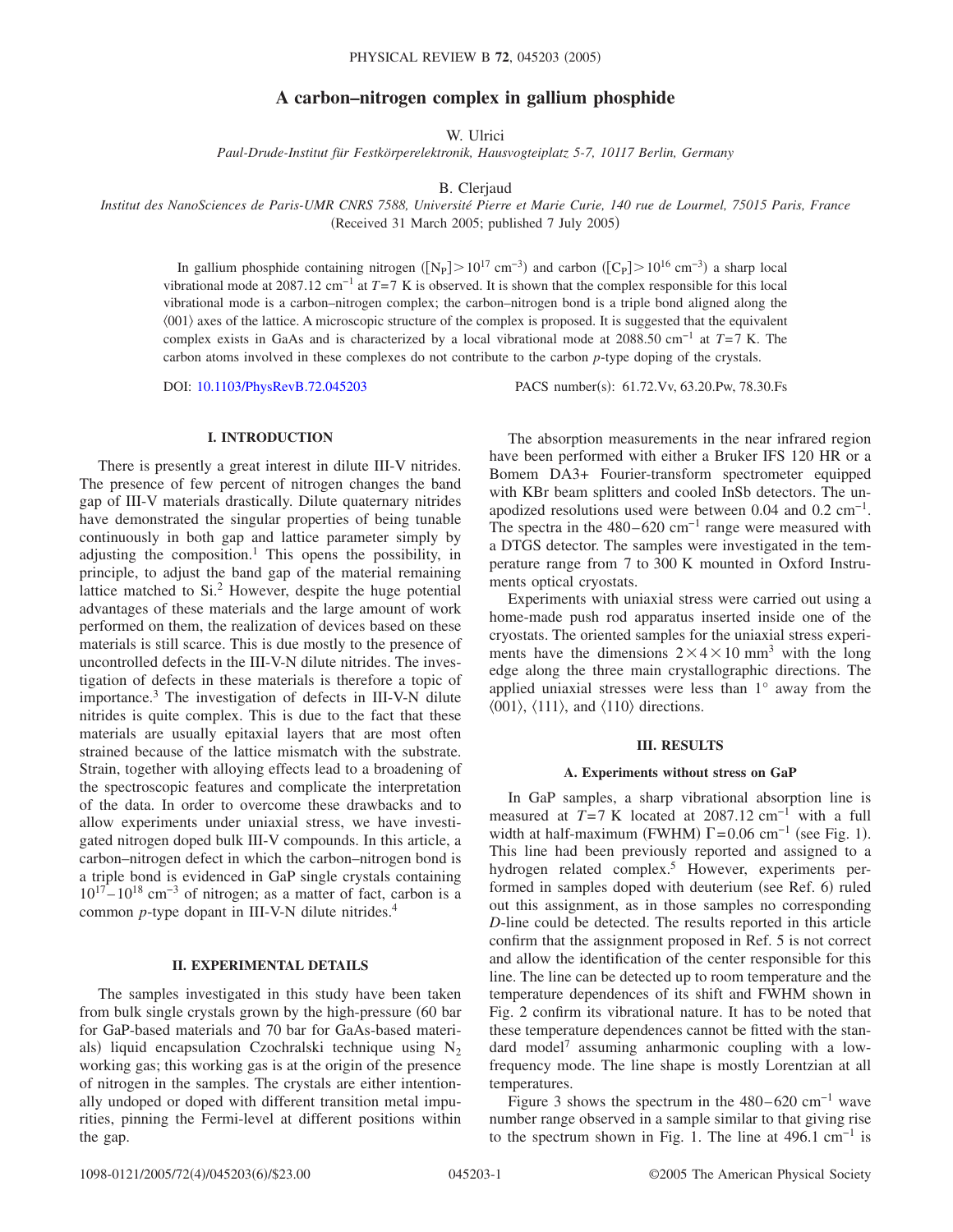

FIG. 1. Absorption spectrum of GaP measured at *T*=7 K with an unapodized resolution of 0.04 cm<sup>-1</sup>. The line at 2087.12 cm<sup>-1</sup> is due to the  $12^{\circ}C^{-14}N$  stretching mode, the line at 2030.66 cm<sup>-1</sup> is due to the isotopically shifted  ${}^{13}$ C $-{}^{14}$ N mode.

due to the local vibrational mode (LVM) of nitrogen substituting phosphorus ( $N_P$ ) and the line at 605.6 cm<sup>-1</sup> is due to the LVM of carbon substituting phosphorus  $(C_P)$ . The integrated intensities of both of these lines have been calibrated<sup>8-10</sup> as a function of the  $[N_P]$  and  $[C_P]$  concentrations respectively; the  $C_P$  LVM calibrations were obtained<sup>9,10</sup> by comparing the integrated intensity of the  $605.6 \text{ cm}^{-1}$ LVM with the concentration of compensated carbon acceptors and the  $N_P$  LVM calibration<sup>8</sup> by correlating the integrated intensity of the 496.1  $cm^{-1}$  LVM with the intensity of



FIG. 2. Temperature dependence of the shift  $\Delta\omega$  of the line position and FWHM  $\Gamma$  of the 2087.12 cm<sup>-1</sup> line (circles). The crosses are the data points for the 2088.50 cm<sup>-1</sup> line in GaAs.



FIG. 3. Spectra of the local vibrational modes of substitutional nitrogen and substitutional carbon measured at *T*=80 K on a GaP sample; in that sample,  $[N_{\rm P}]=1.5\times10^{17}$  cm<sup>-3</sup> and  $[C_{\rm P}]=3.7$  $\times$  10<sup>16</sup> cm<sup>-3</sup>. The background due to the two-phonon absorption has been subtracted. The integrated intensity of the  $C-N$  stretching mode measured on this sample is  $A^{2087}$ =2.3 × 10<sup>-2</sup> cm<sup>-2</sup> (cf. Fig. 4).

the nitrogen bound exciton absorption line at  $18\,638\,\mathrm{cm}^{-1}$ . We used these calibration factors for determining  $[N_{p}]$ and  $[C_{P}]$  in the samples investigated in this study. It is important to note that the line at  $2087.12 \text{ cm}^{-1}$  can be observed only in GaP samples with substitutional carbon content  $[C_P] > (1-5) \times 10^{16}$  cm<sup>-3</sup> *and* nitrogen content  $[N_P] > (1-2) \times 10^{17}$  cm<sup>-3</sup>. In samples with lower content of  $C_{\rm P}$  and  $N_{\rm P}$  the line was not detectable. The Fermi level of the samples in which this line has been observed ranges from 0.3 eV above the top of the valence band to 0.8 eV below the bottom of the conduction band. The intensity of the line at  $2087.12$  cm<sup>-1</sup> is unaffected by illumination of the samples with above or below band-gap light. This suggests that the center responsible of this vibrational mode can be present in only one charge state and therefore that it has no electronic level within the band gap.

Additionally, a weak line was measured at  $2030.66$  cm<sup>-1</sup>  $(T=0.05 \text{ cm}^{-1})$  the integrated intensity *A* of which is correlated to that of the 2087.12 cm<sup>-1</sup> line; this correlation is evidenced in Fig. 4. The intensity ratio  $A^{2030}/A^{2087}$ =0.011 corresponds exactly to the  $[^{13}C]/[^{12}C]$  ratio of the natural abundances of the carbon isotopes. These results strongly suggest that the line at  $2087.12 \text{ cm}^{-1}$  is due to the stretching mode of a  ${}^{12}$ C —  ${}^{14}$ N complex and the line at 2030.66 cm<sup>-1</sup> is due to the isotopically shifted mode of the  $^{13}$ C $^{14}$ N complex. The measured  ${}^{12}C-{}^{13}C$  isotope shift  $\Delta \omega =$  $-56.5$  cm<sup>-1</sup> is rather close to that calculated for a "free" C—N molecule in harmonic approximation  $(-43.7 \text{ cm}^{-1})$ . In the sample in which the  $2087.12 \text{ cm}^{-1}$  line is the strongest, a line at 2048.45 cm−1 could be discerned with an integrated intensity about 0.003 times the integrated intensity of the 2087.12 cm−1 line; this corresponds to the ratio between the natural abundance of the nitrogen isotopes  $\left( \binom{15}{1} / \binom{14}{1} = 0.0036 \right)$ . Moreover, the spacing  $\Delta \omega =$  $-38.67$  cm<sup>-1</sup> between the 2048.45 and 2087.12 cm<sup>-1</sup> lines is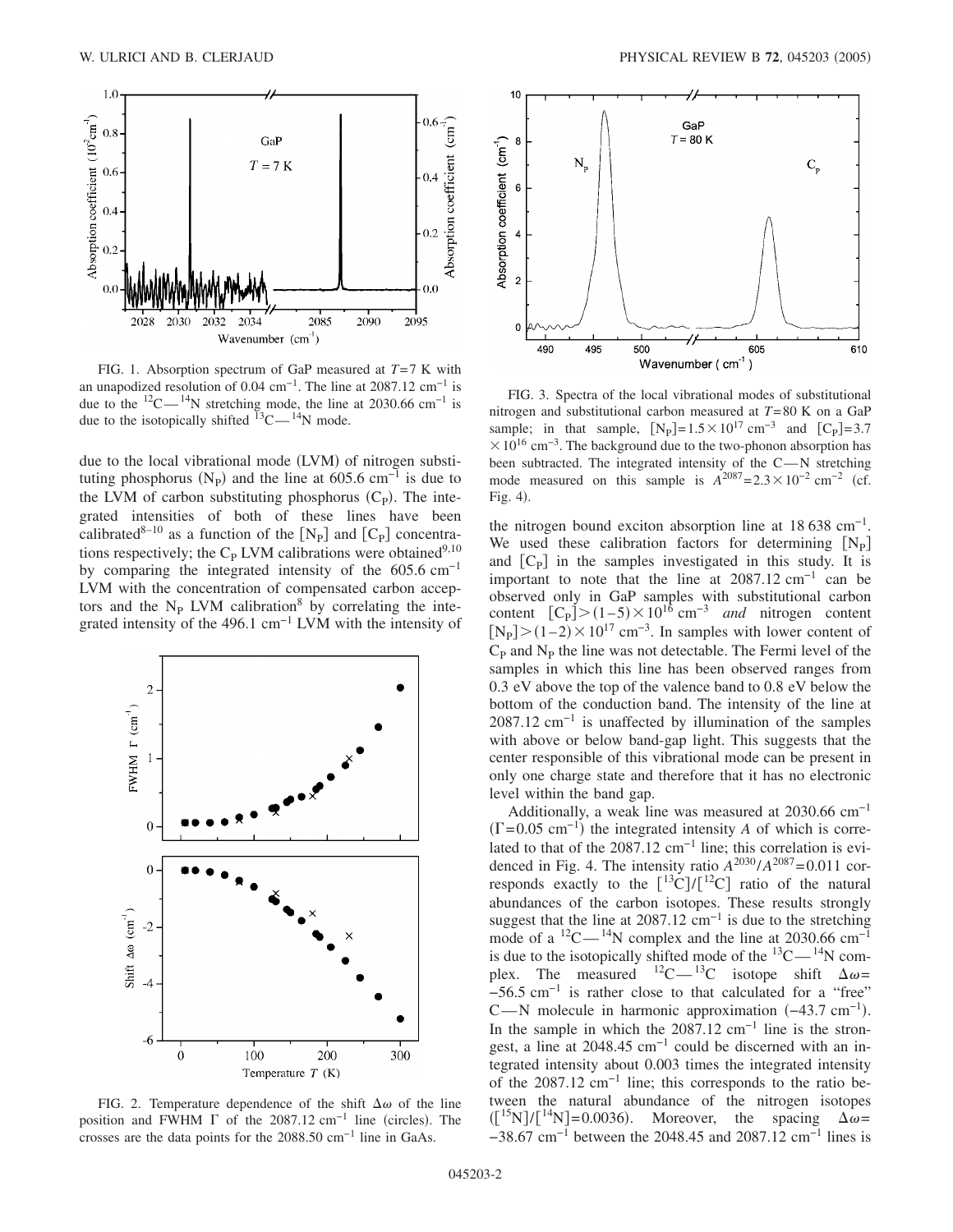

FIG. 4. Correlation between the integrated intensities *A* of the absorption lines at 2087.12 cm<sup>-1</sup> and 2030.66 cm<sup>-1</sup>. The straight line corresponds to the  $\binom{13}{1}\cdot\binom{12}{1}=0.011$  ratio of the carbon natural abundances.

close to the  $15N-14N$  isotope splitting expected for a "free" C—N molecule in harmonic approximation  $(-32.4 \text{ cm}^{-1})$ . Therefore, we tentatively assign the line at  $2048.45 \text{ cm}^{-1}$  to the vibration of the  $^{12}C - ^{15}N$  complex.

There are further arguments in favor of the assignment to a C—N complex. The C—N stretching frequency in gaseous HCN is 2097 cm<sup>-1</sup> (Ref. 11) and the stretching mode of the  $C-N$  impurity on halogen sites in the chlorides and bromides of Na, K, and Rb are all within the narrow frequency region 2070 to 2100 cm<sup>-1</sup>.<sup>12</sup>

It has to be noted that the integrated intensity of the 2087.12 cm<sup>-1</sup> LVM is less than 1% of the ones of N<sub>P</sub> and C<sub>P</sub>. Even though we have no calibration factor for the 2087.12 cm−1 LVM, it can be stated that the concentration of the carbon–nitrogen complexes is much smaller than  $[N_{P}]$ and  $[C_{\rm P}]$  in the samples investigated in this study.

### **B. Experiments under uniaxial stress on GaP**

Experiments under uniaxial stress allow one to lift the orientational degeneracy of the complex and to determine its geometry.13 Experiments have been performed with uniaxial stress  $\sigma$  up to 220 MPa applied along the  $\langle 001 \rangle$ ,  $\langle 111 \rangle$ , and  $\langle 110 \rangle$  crystallographic directions using polarized light with its electric vector  $E$  parallel or perpendicular to the stress direction. Figure 5 shows the spectra obtained with polarized light for the highest stresses used. One sees that the line at 2087.12 cm<sup>-1</sup> splits into two fully polarized components having equal integrated intensities for stress  $\sigma$   $\left| \langle 001 \rangle \right|$  and  $\|$ (110), and is only shifted to higher frequencies for  $\sigma$  $\|$ (111). Figure 6 shows the shifts and splittings of the lines as a function of the applied stress. There is a broadening of the lines due to the imperfection of the applied uniaxial stress that can be seen comparing Figs. 1 and 5; for the largest applied stress, the LVMs are broadest. That is why the error bars, that have been taken equal to the FWHM, increase with the stress in Fig. 6. This behavior under uniaxial stress is exactly the one, given in Table I, expected for a nondegenerate mode of a complex aligned along one of the tetragonal  $S_4$  axes of the lattice.<sup>14</sup> It clearly indicates that the induced



FIG. 5. (Color online) Spectra in GaP under uniaxial stress. The full line spectra correspond to the polarization parallel to the stress and the dotted line ones to the polarization perpendicular to the stress.  $\sigma = 210$  MPa for  $\sigma || \langle 001 \rangle$  and  $\sigma || \langle 111 \rangle$ ;  $\sigma = 230$  MPa for  $\sigma$   $\langle 110 \rangle$ .

dipole moment of the  $C-N$  stretching mode is oriented along one of the three equivalent  $\langle 001 \rangle$  directions. The straight lines in Fig. 6 are the fully consistent fit with the parameters that are defined in Table I:  $A_1 = -0.9$  cm<sup>-1</sup>/GPa and  $A_2$ =3.4 cm<sup>-1</sup>/GPa, compressive stress being considered as positive. No stress-induced dichroism was observed when a stress  $\sigma$ =150 MPa was applied parallel to the  $\langle 001 \rangle$  direction at *T*=300 K, cooled down under stress, and measured at  $T=7$  K after releasing the stress (cf. Ref. 13). Therefore, no thermal reorientation between the three  $\langle 100 \rangle$  directions is possible at *T*=300 K; the activation energy for this reorientation is therefore larger than 1 eV.

## **C. Experiments without stress on GaAs**

In a GaAs sample containing  $[C_{As}] = 5 \times 10^{15}$  cm<sup>-3</sup> and  $[N<sub>As</sub>]$ =2×10<sup>16</sup> cm<sup>-3</sup>, a weak vibrational absorption line was measured at 2088.50 cm<sup>-1</sup> ( $\Gamma$ =0.06 cm<sup>-1</sup>). This line is possibly due to the stretching mode of the  $^{12}C - ^{14}N$  complex in GaAs because of the nearly identical vibrational frequency as well as similar temperature dependences as in GaP (cf. Fig. 2).

### **IV. DISCUSSION**

As the stretching frequency is very close to that of triply bonded  $C-N$  in molecules, the  $C-N$  bond length is as small as about 0.12 nm (Ref. 11) also in GaP and GaAs. The formation of the  $C - N$  defect is favored, because the triple  $C-N$  bond is known to be very strong and therefore its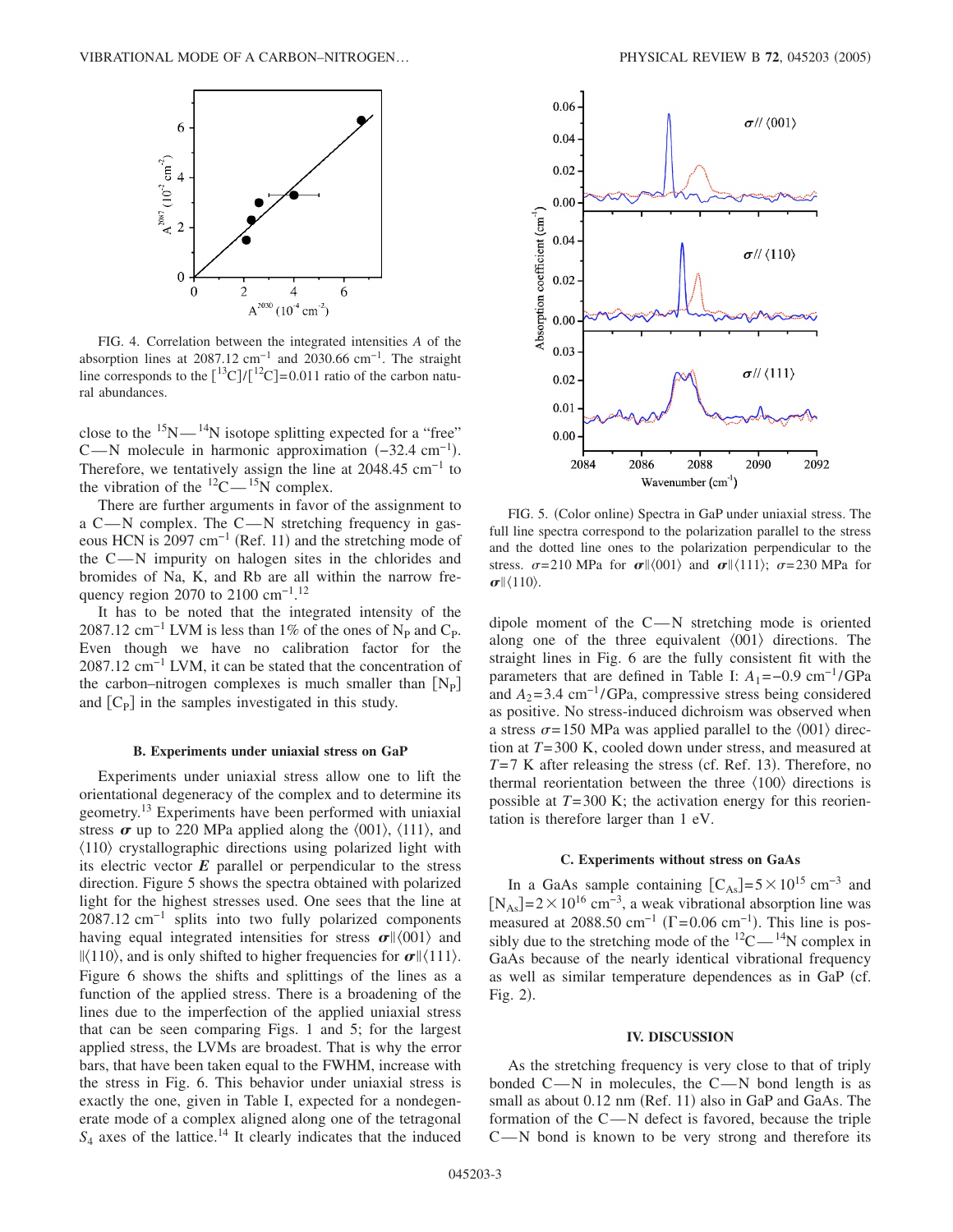

FIG. 6. Effects of uniaxial stress applied along  $\langle 001 \rangle$ ,  $\langle 110 \rangle$ , and  $\langle 111 \rangle$  lattice directions on the vibrational line at 2087.12 cm<sup>-1</sup>. The circles are the measured positions of the split components, the used unapodized resolution is  $0.2 \text{ cm}^{-1}$ . The sticks indicate the halfwidths of the lines.  $\parallel$  means that the line is observed with the electric vector  $E$  of the polarized light parallel to the stress direction  $\sigma$ ,  $\perp$  means, that the line is observed for *E* perpendicular to  $\sigma$ . The solid lines are the fit with the tetragonal splitting parameters  $A_1$  and  $A_2$  given in the text.

formation reduces the total energy of the crystal. Defects aligned along  $\langle 001 \rangle$  axes are unusual in III-V compounds; most of the defects observed in these compounds are trigonal or have a lower symmetry. As far as symmetry is concerned, the experimental results reported in this paper offer the following possibilities for the structure of the complex in GaP: (i)  $C$ —N at a substitutional site, and (ii)  $C$ —N at a tetrahedral interstitial site. Figure  $7(a)$  represents schematically

TABLE I. Stress-induced splittings for a nondegenerate vibrational mode of a complex aligned along one of the *S*<sup>4</sup> axes of the GaP lattice.  $\omega_0$  is the frequency at zero stress,  $\sigma$  is the magnitude of the stress;  $A_1$  and  $A_2$ , are fitting parameters.  $I_{\parallel}$  and  $I_{\perp}$  are the relative intensities of the lines with polarizations parallel and perpendicular to the stress direction respectively; for  $\sigma$ || [110] the perpendicular polarization is parallel to the  $[001]$  axis.

| Direction of stress   | Frequency                            | $I_{\parallel}$ |                  |
|-----------------------|--------------------------------------|-----------------|------------------|
| $\langle 001 \rangle$ | $\omega_0 + A_1 \sigma$              |                 |                  |
|                       | $\omega_0 + A_2 \sigma$              | $\mathbf{0}$    |                  |
| $\langle 111 \rangle$ | $\omega_0 + (1/3)(A_1 + 2A_2)\sigma$ |                 |                  |
| $\langle 110 \rangle$ | $\omega_0 + (1/2)(A_1 + A_2)\sigma$  |                 | $\left( \right)$ |
|                       | $\omega_0 + A_2 \sigma$              |                 |                  |



FIG. 7. (Color online) Ball and stick schematic representation of (a) a C—N radical substituting a phosphorus atom and (b) a C—N radical in a  $T<sub>P</sub>$  interstitial site. The largest balls are gallium atoms, the intermediate size ones phosphorus atoms, and the two small balls the carbon and nitrogen atoms. The relaxation of the host atoms has not been represented.

 $C-M$  substitutional to a phosphorus atom and Fig. 7(b)  $C-N$  at a tetrahedral  $T<sub>P</sub>$  site in which  $C-N$  has four phosphorus nearest neighbors. In both cases, the  $C - N$  bonds are aligned along fourfold axes of the host and the symmetry is  $C_{2v}$ . In the substitutional site configuration, both the carbon and nitrogen atoms are  $sp^2$  hybridized. Their nonhybridized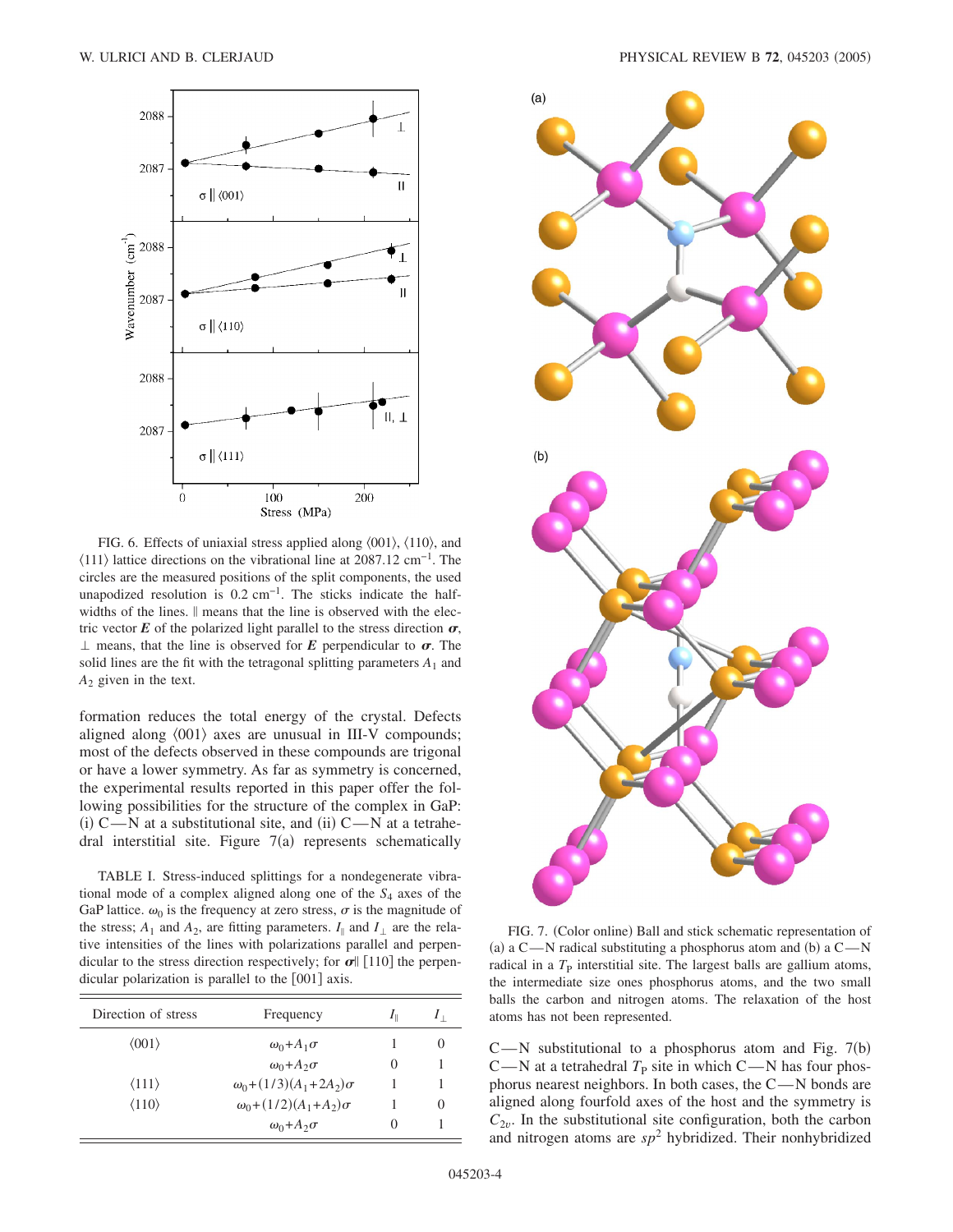*p* orbitals, which are perpendicular to the three bonds of the atom, are perpendicular to each other and cannot make a  $\pi$ bond. In this configuration, the  $C-N$  bond is therefore single bond like. This leads rejecting this possibility because it should give a clearly smaller vibration wave number, in the range  $900-1200$  cm<sup>-1</sup>, than the one observed experimentally.  $C \rightarrow N$  substitutional to a gallium atom would have the same drawback and moreover would be energetically less favorable. In the interstitial configuration represented in Fig. 7(b), the carbon and nitrogen atoms are *sp* hybridized. In this configuration, the  $C - N$  bond is triple-bond-like and therefore has a wave number compatible with the one measured. As a matter of fact, if one adds typical bondlengths of a Ga-N bond (about 0.2 nm), C-N triple bond (about  $0.12$  nm), and  $Ga$ —C (about  $0.2$  nm), one obtains a value comparable with the GaP lattice constant  $(0.545 \text{ nm})$ ; this makes the proposed structure quite plausible. Of importance in the structure of the complex is the reconstruction of the bonds around the  $T<sub>P</sub>$  site; i.e., the rebonding of the phosphorus atoms schematized in Fig. 7(b). Of course there should be some relaxation of the atoms not represented in Fig. 7(b).  $C - N$  in a  $T_{Ga}$  tetragonal interstitial site, in which the complex has four gallium nearest neighbors, would be energetically less favorable than in a  $T<sub>P</sub>$  site for two reasons. Firstly, carbon and nitrogen atoms prefer to sit in group-V sites in GaP and GaAs, which means that they prefer being bonded to gallium atoms, as in the complex shown in Fig. 7(b), rather than to phosphorous atom as would be the case if the C—N complex was in a  $T_{Ga}$  site. Secondly, the rebonding of the four phosphorus atoms nearest neighbors to the complex in a  $T<sub>P</sub>$  site brings more energy than the rebonding of the four gallium atom nearest neighbors to the complex in a  $T_{Ga}$  site would as, in gaseous phase, the P-P and Ga—Ga bond energies are, respectively, 489 kJ mole<sup>-1</sup> and 112 kJ mole−1. Therefore, we believe that the most plausible structure for the C—N complex in GaP is C—N at a  $T<sub>P</sub>$  site schematized in Fig. 7(b). Of course, this structure needs to be confirmed theoretically. The nonreorientation of the complex at room temperature is easily understandable as it necessitates the breaking of a  $Ga$ —C bond, a  $Ga$ —N bond, and the two P—P reconstructed bonds before the rearrangement and rebonding of other equivalent atoms; therefore, the potential energy barrier between equivalent configurations of the complex should be quite high. This structure of the complex could also explain the fact that the model<sup>7</sup> involving anharmonic coupling with a single low-frequency mode does not work in explaining the behavior of the LVM with temperature both in GaP and GaAs: as the  $C-H$  radical is linked to the lattice by the  $Ga - C$  and  $Ga - N$  bonds, a model involving the coupling to two low-frequency modes would be more appropriate.

It has to be noted that the use of nitrogen doped bulk single crystals are essential for the investigation reported in this article. Experiments under uniaxial stress that allow one to assess the structure of the complex would have been impossible with conventional heteroepitaxial dilute nitrides; moreover, the observation of the isotopic shifts, which allows the determination of the chemical species involved in the complex, would probably not be observable in the standard dilute nitride layers. The carbon atoms that are involved in the complex reported here do not play their expected role of shallow *p*-type dopant as it seems, at least in GaP, that the complexes are electrically inactive.

The nitrogen concentration in the samples investigated in this study is in the range  $10^{17} - 10^{18}$  cm<sup>-3</sup>. A most important question is to determine whether the  $C-N$  complexes reported here are also present in carbon-doped dilute nitrides in which the nitrogen concentration is  $100-1000$  times higher. Even though we have no quantitative estimate of the  $C - N$ complexes concentration in our samples, it is clear that it is higher than it would be if the complexes were statistically formed, in which case it would be in the  $10^{12}$  cm<sup>-3</sup> range. This is due to the fact that the very high energy of the triple  $C - N$  bond favors the formation of such complexes in order to minimize the energy of the crystal. Therefore, in samples in which the nitrogen concentration is higher by several orders of magnitude than in samples investigated in this study, we expect the percentage of the carbon atoms involved in  $C-M$  complexes to be higher than in the samples investigated here. Therefore, we expect these complexes to be present in noticeable concentration in carbon-doped GaAs—N dilute nitride. Unfortunately, we do not yet have such samples available for checking this important point.

This type of triply bonded  $C-N$  complexes might also be present in nitrides such as GaN grown by organometallic vapor phase epitaxy, carbon being a residual impurity coming from the precursors. It should be of interest to look for vibrational modes around 2100 cm−1 in these materials for evidencing such complexes.

### **V. SUMMARY**

In this article, we have demonstrated the formation of  $C-N$  complexes in GaP. In these complexes, the  $C-N$ triple bond is aligned along one of the fourfold axes of the lattice. It is proposed that  $C-N$  sits in a tetrahedral  $T<sub>P</sub>$  interstitial site in GaP. Arguments for the existence of the same type of complex in GaAs are presented. The carbon atoms involved in these complexes do not contribute to the *p*-type doping of the samples. These complexes are expected to form in  $GaP-N$  and  $GaAs-N$  dilute nitrides. Therefore, even though carbon is the most commonly used *p*-type dopant in GaAs, it might not be the ideal dopant in  $GaAs - N$ dilute nitride.

### **ACKNOWLEDGMENTS**

The authors thank C. Naud for his help with the stress experiments and for helpful discussions, H. v. Kiedrowski for the preparation of the oriented samples and B. Pajot, and L. Siozade for helpful discussions.